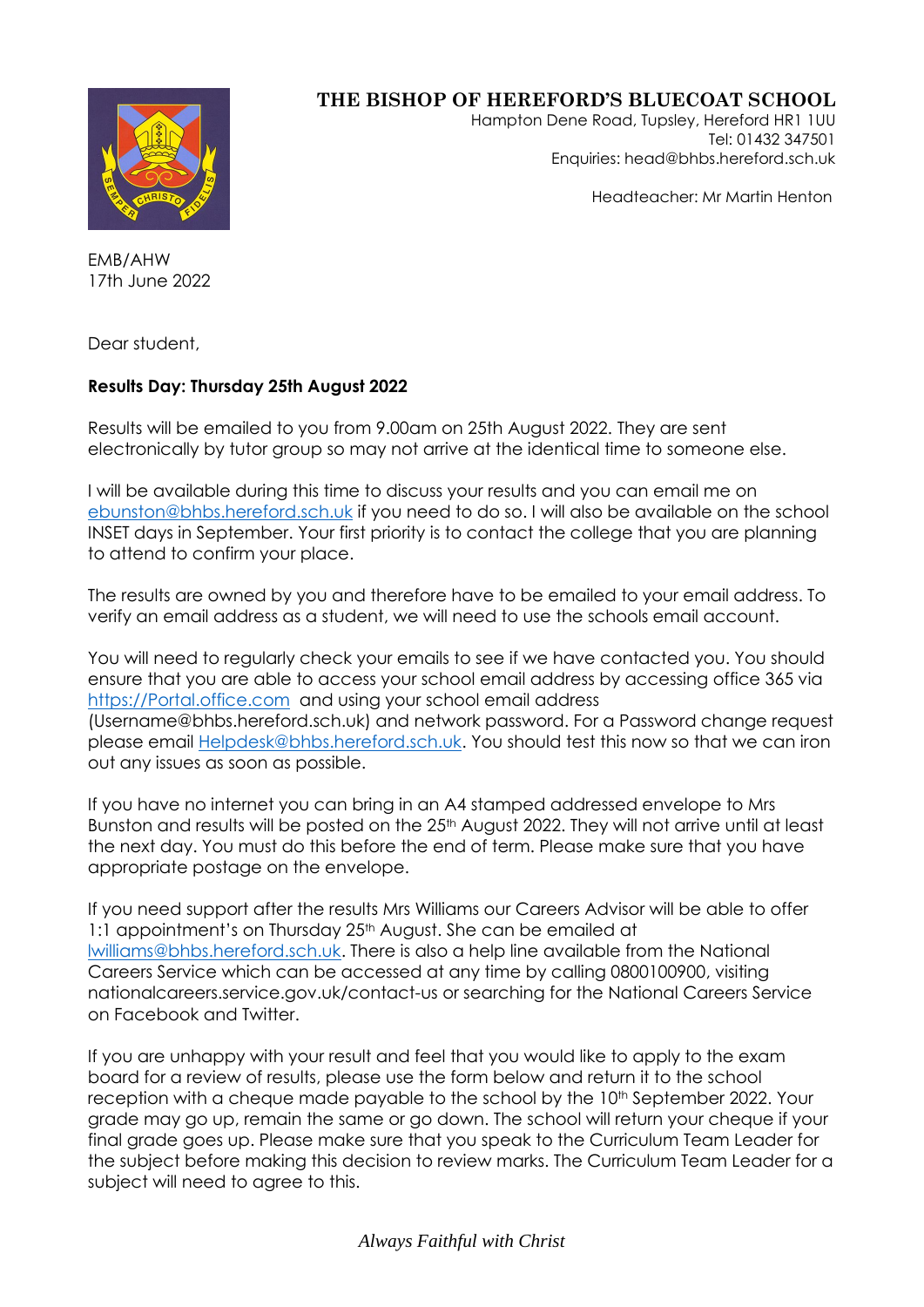The result of the review will be emailed to you at your school email address. The exams officer will only be able to request the review with your permission. It can take up to 20 working days for the review to be returned to school.

The list of fees are in the table below.

Examples: EAR Service 2: Review of marking

English Language AQA: Paper 1: £37.55 Paper 2: £37.55 Total: £75.10

Maths EDEXCEL/Pearson: Paper 1: £40.40 Paper 2: £40.40 Paper 3: £40.40 Total: £121.20

Please remember that you must collect your full exam certificates later in the year. You will need these to prove to employers that you have achieved your grades. If you lose your certificates, you will need to apply directly to the exam boards for replacements. Certificates are normally available at the end of November and will be distributed at Prize Giving Evening. If you are unable to attend, you may collect them from the school office. We will only keep them in school for a year.

Kind regards,

Mrs E Bunston Deputy Headteacher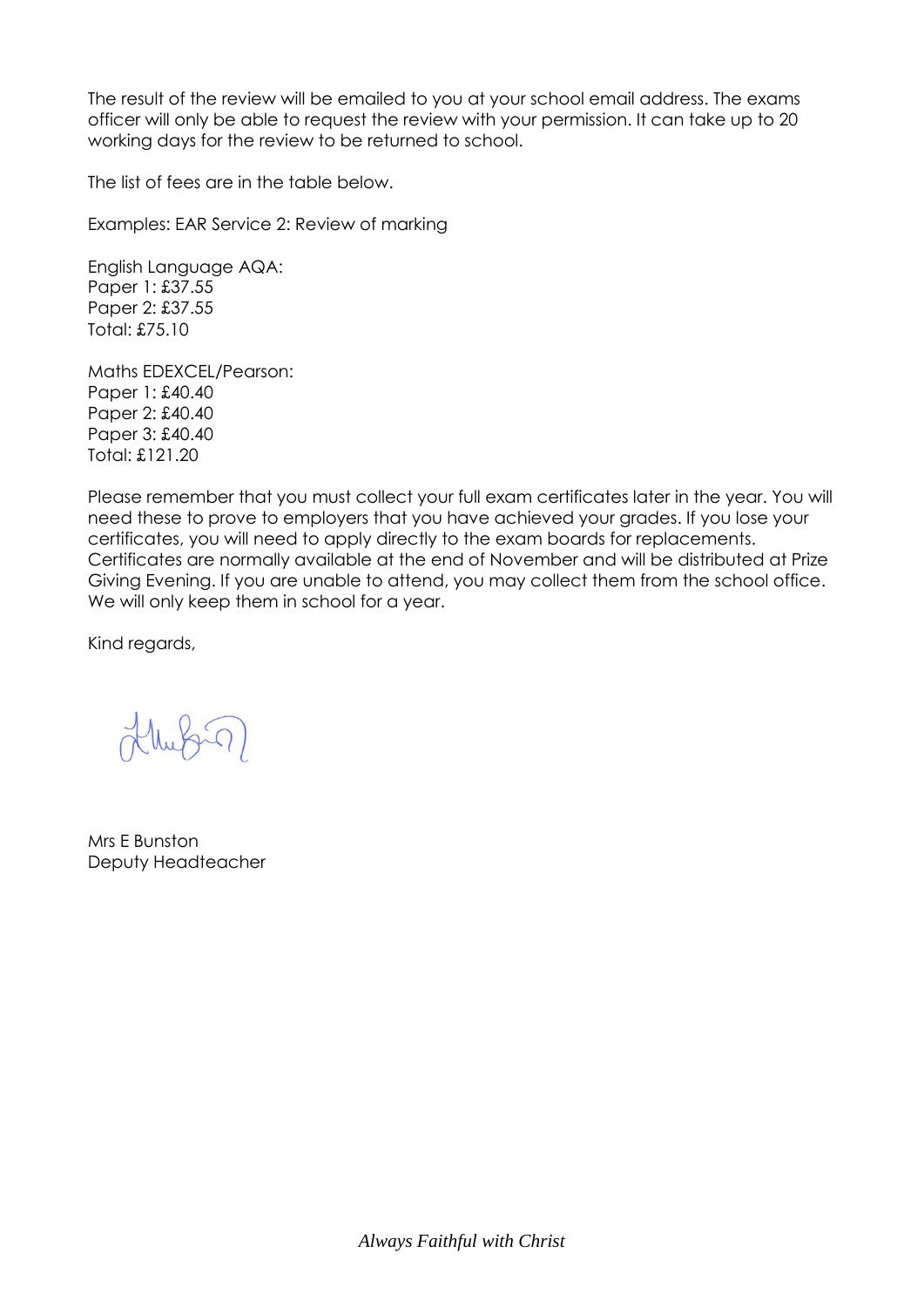| <b>Service</b> | <b>Type</b>           | <b>What happens?</b>                                                                                                                                                                                                                                                 | Cost                                     |  |
|----------------|-----------------------|----------------------------------------------------------------------------------------------------------------------------------------------------------------------------------------------------------------------------------------------------------------------|------------------------------------------|--|
|                | <b>Clerical Check</b> | Your exam paper is<br>checked to ensure marks<br>have been correctly<br>totalled.                                                                                                                                                                                    | AQA: £8.05<br>Pearson: £11.30            |  |
| 2              | Review of<br>marking  | Your exam paper is<br>checked to make sure it<br>was marked correctly<br>according to the mark<br>scheme. Marks are<br>changed only if the new<br>examiner feels the mark<br>scheme was not applied<br>correctly. You also get a<br>copy of your reviewed<br>script. | AQA: £37.55<br>Pearson: £40.40           |  |
| <b>ATS</b>     | Access to script      | You get a copy of your<br>exam paper back<br>You get your original script<br>back                                                                                                                                                                                    | AQA: £8.65<br>Pearson: Free<br>AQA: 6.80 |  |

| Name:                  | <b>Exams Number:</b> |
|------------------------|----------------------|
| <b>Contact number:</b> | Email:               |

Please use one line per exam paper, not subject.

| Awarding<br>Body | Subject | $\sim$ $\sim$ $\sim$<br>Exam<br>paper title | Service | Fee | Signature<br>Οf<br>Curriculum<br>Team<br>Leader |
|------------------|---------|---------------------------------------------|---------|-----|-------------------------------------------------|
|                  |         |                                             |         |     |                                                 |
|                  |         |                                             |         |     |                                                 |
|                  |         |                                             |         |     |                                                 |
|                  |         |                                             |         |     |                                                 |

| Total |  |
|-------|--|
| cost  |  |

I give my consent to The Bishop of Hereford Bluecoat School to make an enquiry about the result of the examination(s) listed above. In giving consent, I understand that the final subject grade awarded to me following an enquiry about the result and any subsequent appeal may be lower than, higher than, or the same as the grade which was originally awarded for this subject.